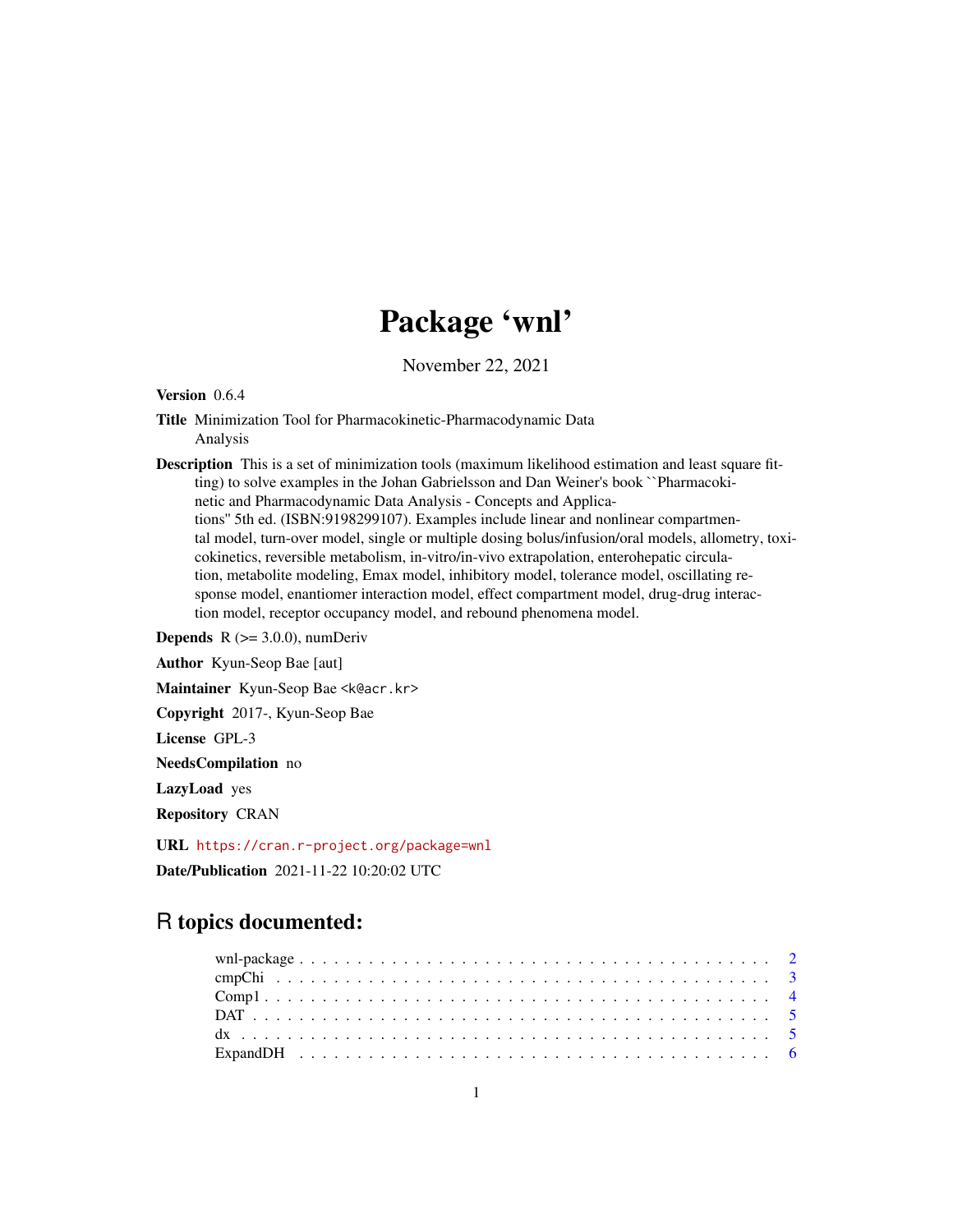#### <span id="page-1-0"></span>2 wnl-package

| Index |                                          |  |  |  |  |  |  |  |  |  |  |  |  |  |  |  |  |  |  |  | 16 |
|-------|------------------------------------------|--|--|--|--|--|--|--|--|--|--|--|--|--|--|--|--|--|--|--|----|
|       |                                          |  |  |  |  |  |  |  |  |  |  |  |  |  |  |  |  |  |  |  |    |
|       | $SolComp3 \n \n \n \n \n \n \n \n \n \n$ |  |  |  |  |  |  |  |  |  |  |  |  |  |  |  |  |  |  |  |    |
|       |                                          |  |  |  |  |  |  |  |  |  |  |  |  |  |  |  |  |  |  |  |    |
|       |                                          |  |  |  |  |  |  |  |  |  |  |  |  |  |  |  |  |  |  |  |    |
|       |                                          |  |  |  |  |  |  |  |  |  |  |  |  |  |  |  |  |  |  |  |    |
|       |                                          |  |  |  |  |  |  |  |  |  |  |  |  |  |  |  |  |  |  |  |    |
|       |                                          |  |  |  |  |  |  |  |  |  |  |  |  |  |  |  |  |  |  |  |    |

| wnl-package |          |  | Minimization Tool for Pharmacokinetic-Pharmacodynamic Data |  |
|-------------|----------|--|------------------------------------------------------------|--|
|             | Analysis |  |                                                            |  |

#### Description

This is a minimization tool to solve the examples in the book Gabrielsson J, Weiner D. 'Pharmacokinetic and Pharmacodynamic Data Analysis - Concepts and Applications' 5th ed. 2016. (ISBN:9198299107).

# Details

This is a set of minimization tools to solve all the examples in the book 'Pharmacokinetic and Pharmacodynamic Data Analysis - Concepts and Applications' 5th ed. 2016.

#### Author(s)

Kyun-Seop Bae <k@acr.kr>

#### References

Gabrielsson J, Weiner D. Pharmacokinetic and Pharmacodynamic Data Analysis - Concepts and Applications. 5th ed. 2016.

```
tData = Theoph
collnames(tData) = c("ID", "BWT", "DOSE", "TIME", "DV")fPK = function(THETA) # Prediction function
{
 DOSE = 320000 # in microgram
 TIME = e$DATA[,"TIME"] # use data in e$DATA
 K = THETA[1]Ka = THETA[2]V = THETA[3]Cp = DOS/V*Ka/(Ka - K)*(exp(-K*TIME) - exp(-Ka*TIME))return(Cp)
```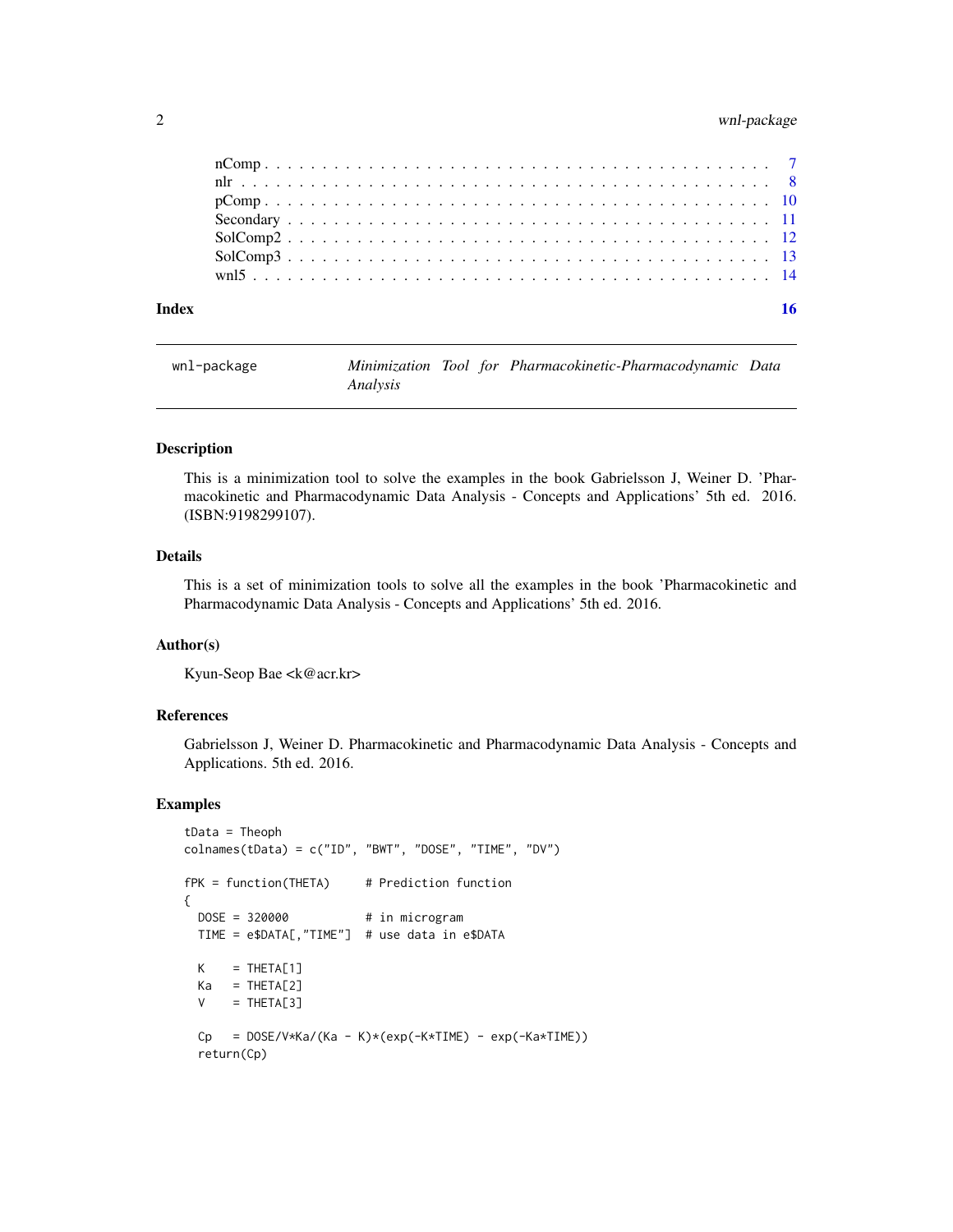#### <span id="page-2-0"></span>cmpChi 3

}

```
IDs = unique(tData[,"ID"])
nID = length(IDs)
for (i in 1:nID) {
 Data = tData[tData$ID == IDs[i],]
 Res = nlr(fPK, Data, pNames=c("k", "ka", "V"), IE=c(0.1, 3, 500),
            SecNames=c("CL", "Thalf", "MRT"), SecForms=c(~V*k, ~log(2)/k, ~1/k))
  print(paste("## ID =", i, "##"))
  print(Res)
}
```
# cmpChi *Compare model with Chi-square test*

#### Description

It performs chi-square test for two models comparison.

#### Usage

cmpChi(r1, r2)

#### Arguments

| r1 | A result from n1r        |
|----|--------------------------|
| r2 | Another result from nl r |

#### Details

One model should include the other model.

#### Value

Returns a p-value from pchisq

#### Author(s)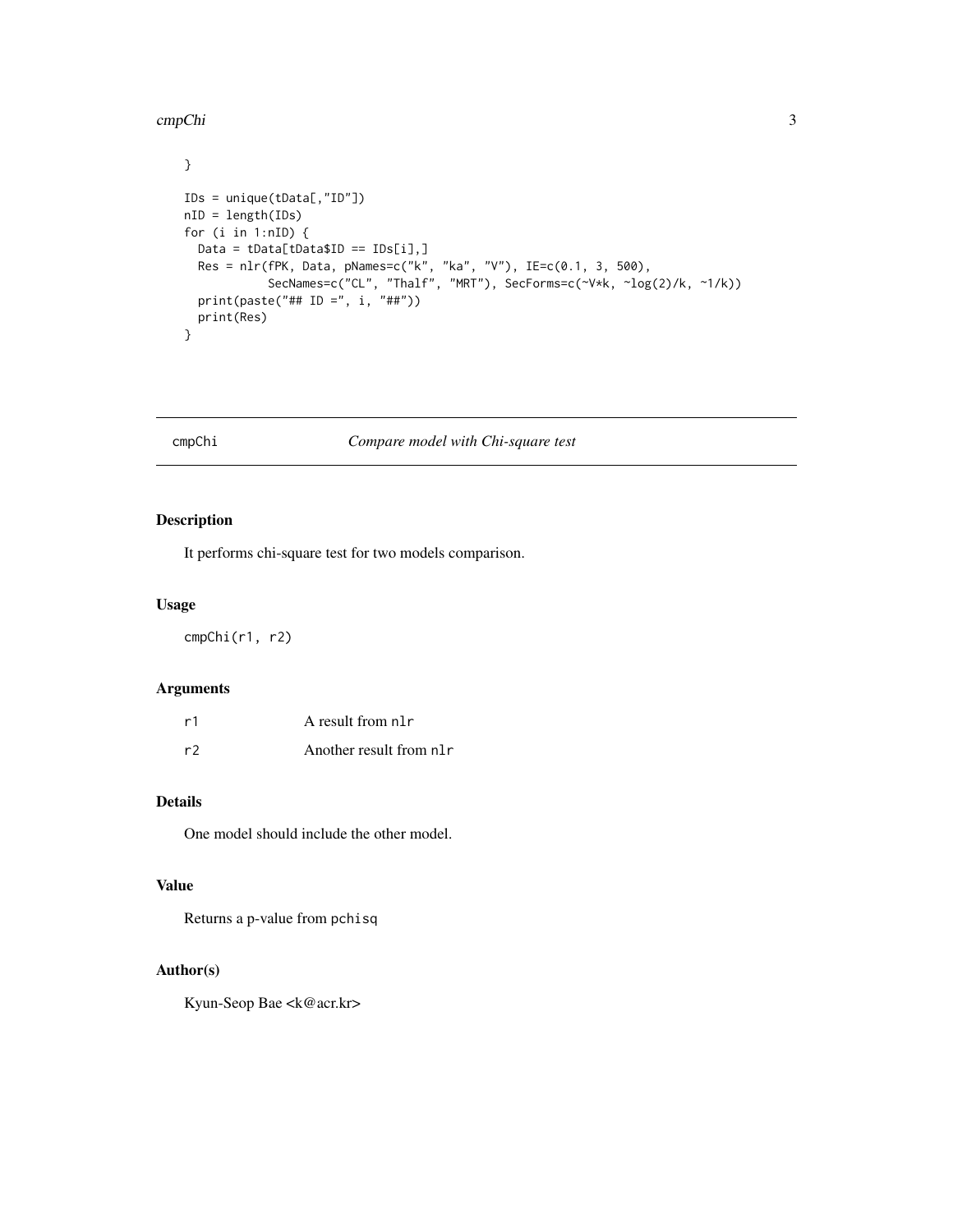<span id="page-3-0"></span>

It calculates using one compartment model.

#### Usage

Comp1(Ke, Ka=0, DH)

#### Arguments

| Кe        | Elimination rate constant     |
|-----------|-------------------------------|
| Kа        | Absorption rate constant      |
| <b>DH</b> | Expanded dosing history table |

# Details

First compartment is the gut compartment for oral dosing. IV bolus and infusion dosing should be done at the second compartment.

#### Value

This returns a table with the gut and the central compartment columns

#### Author(s)

Kyun-Seop Bae <k@acr.kr>

```
DAT
DAT2 = ExpandDH(DAT)
X1 = \text{Comp1}(Ke=0.1, Ka=1, DAT2)X1
matplot(DAT2[, "TIME"], X1, type="l")
```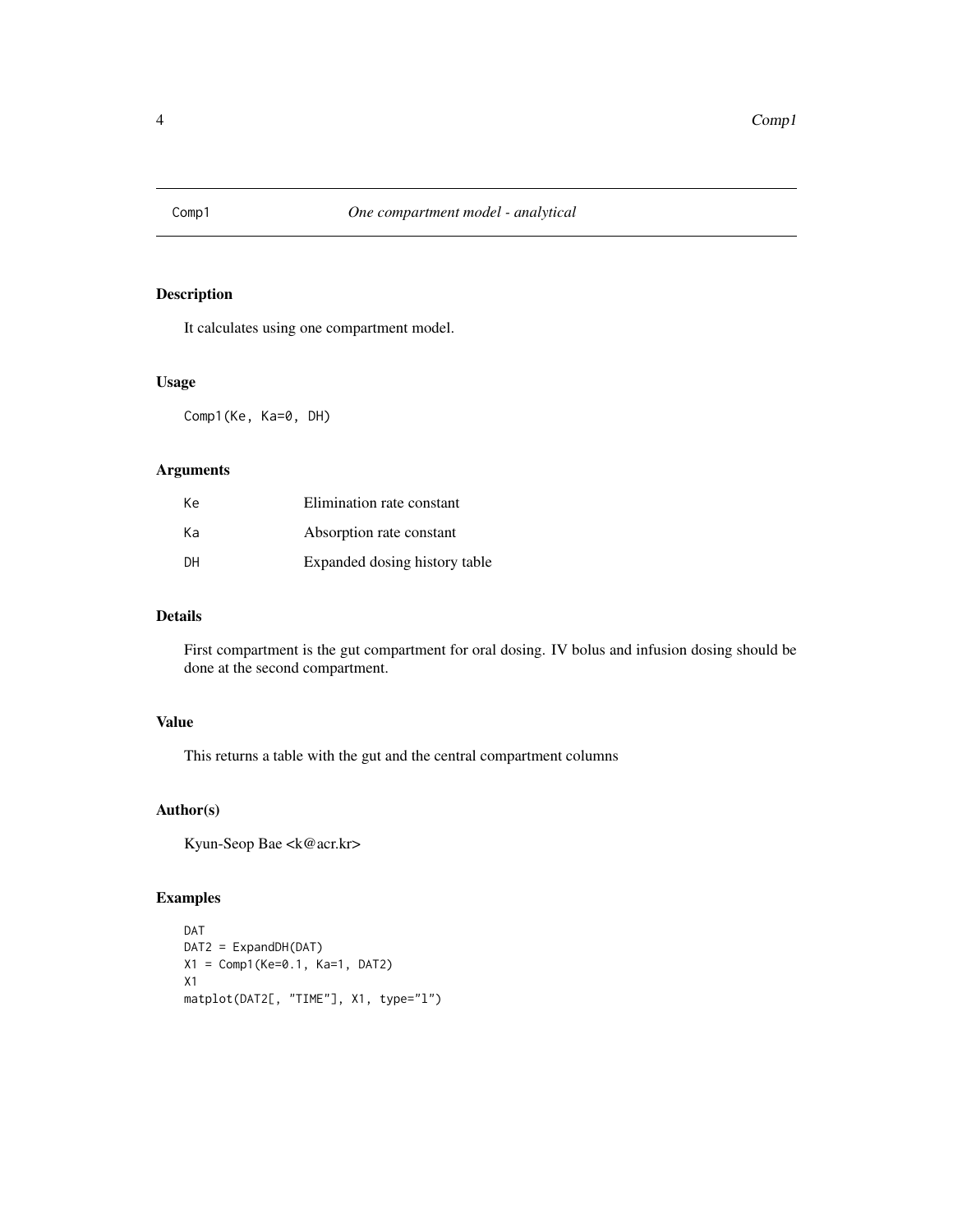<span id="page-4-0"></span>This is a conventional NONMEM input data format.

#### Usage

DAT

#### Format

This data frame has 5 columns with 18 time-points for the simulation.

TIME Time

AMT Amount given for the compartment of CMT column

RATE Infusion rate

CMT Compartment number, 1=gut, 2=central, 3=peripheral, etc.

DV Currently blank and not used.

#### Details

To be used at Comp1 or nComp, expand dosing history with ExpandDH function.

| ×      | I |
|--------|---|
| $\sim$ |   |

Simplest diagnostic plot for minimization result

### Description

It performs a simple diagnostic plot from the result of nlr.

#### Usage

dx(r)

#### Arguments

r a result from nlr or wnl5

#### Details

This plots 'Observation vs. Prediction' and 'Normalized Redisual vs. Prediction' only. Normalized residual are meant to be distributed as standard normal distribution, N(0, 1).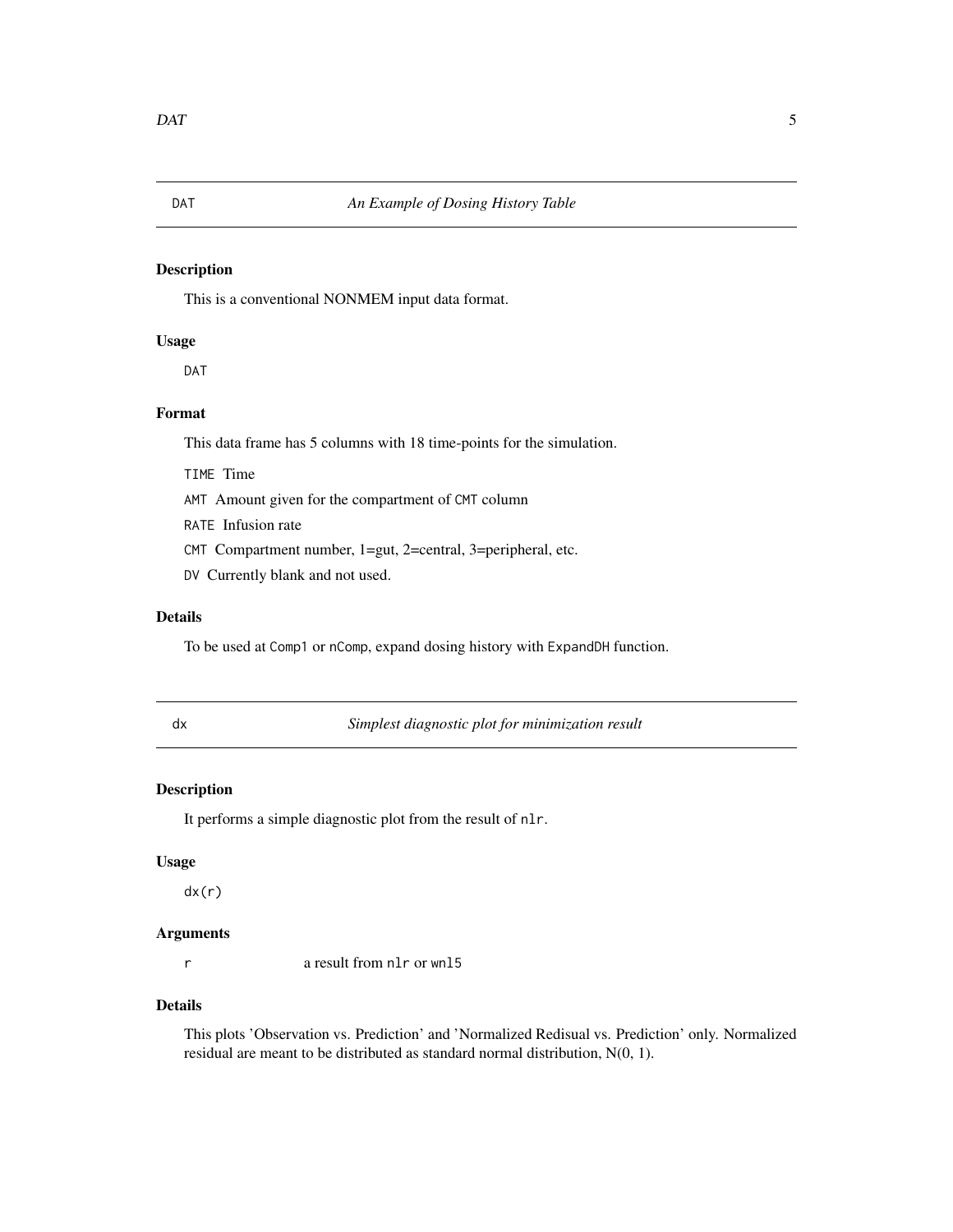# <span id="page-5-0"></span>Value

This just draws a plot.

#### Author(s)

Kyun-Seop Bae <k@acr.kr>

ExpandDH *Expand Dosing History Table*

### Description

It expands dosing history table.

# Usage

ExpandDH(DH, Fo =  $1$ )

# Arguments

| DН | Dosing history table of NONMEM type            |
|----|------------------------------------------------|
| Fo | Bioavailability of the first (gut) compartment |

#### Details

It expands dosing history table of conventional NONMEM data format. It calculate bioavailable amount, then add time points of non-differentiable, e.g. stopping points of infusion.

### Value

Returns expanded dosing history table.

#### Author(s)

Kyun-Seop Bae <k@acr.kr>

#### Examples

DAT

ExpandDH(DAT) # One observation point is increased at the time of 27.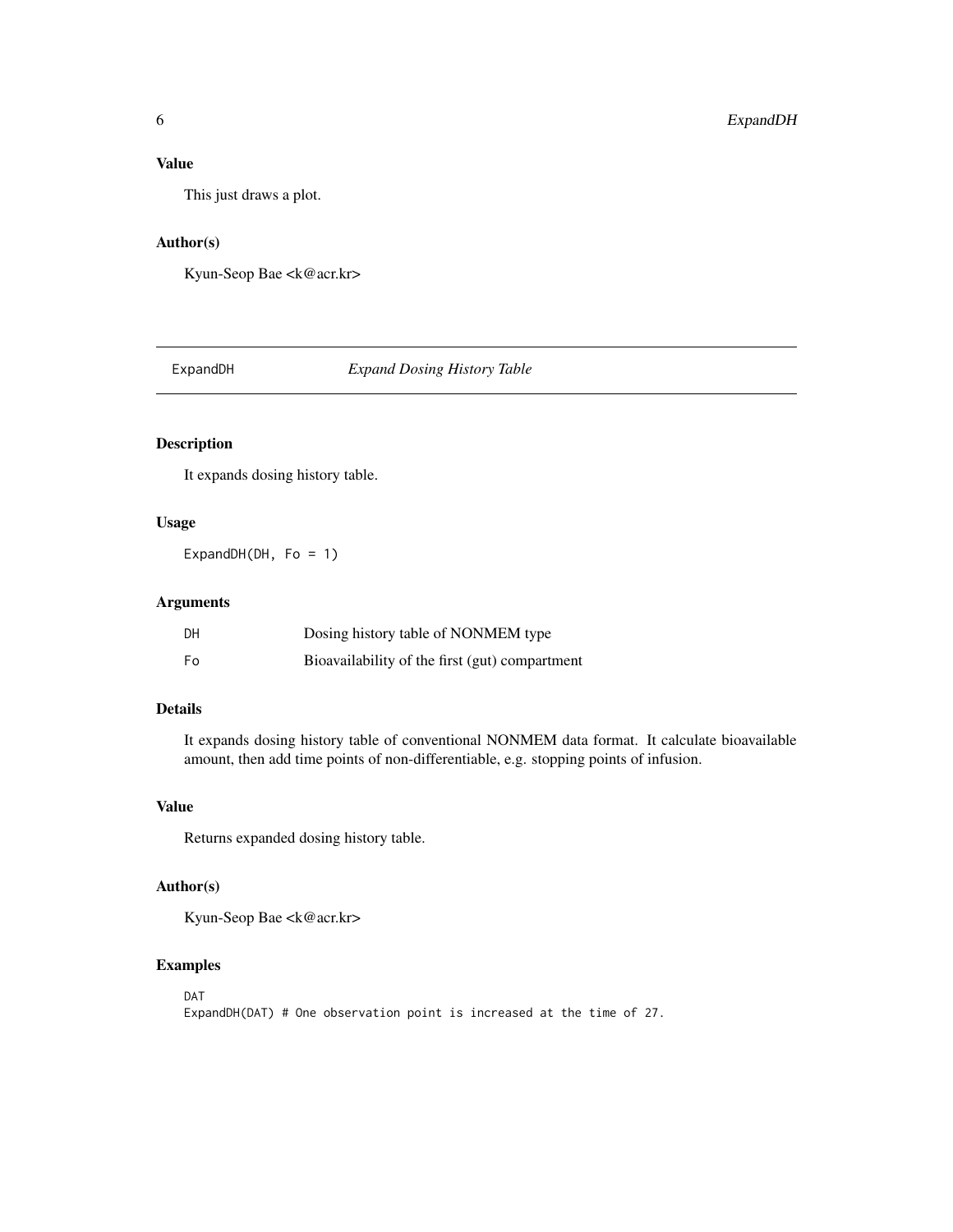<span id="page-6-0"></span>nComp *Get Amounts of Each Compartments using Lambdas and Coefficients of Multi-compartment Model*

# Description

It calculates using multi-compartment model.

#### Usage

nComp(Sol, Ka=0, DH)

#### Arguments

| Sol       | Solution list of lambdas and coefficients |
|-----------|-------------------------------------------|
| Kа        | Absorption rate constant                  |
| <b>DH</b> | Expanded dosing history table             |

#### Details

First compartment is the gut compartment for oral dosing. IV bolus and infusion dosing should be done at the second compartment. If a bolus dose was given at time T, it is reflected at times of larger than T. This is more close to real observation. ADAPT does like this, but NONMEM does not.

#### Value

This returns a table with the gut and the other compartment columns

#### Author(s)

Kyun-Seop Bae <k@acr.kr>

```
DAT
DAT2 = ExpandDH(DAT)
Sol = SolComp2(K10=0.1, K12=3, K21=1)
X2 = nComp(Sol, Ka=1, DAT2)
X2
matplot(DAT2[, "TIME"], X2, type="l")
```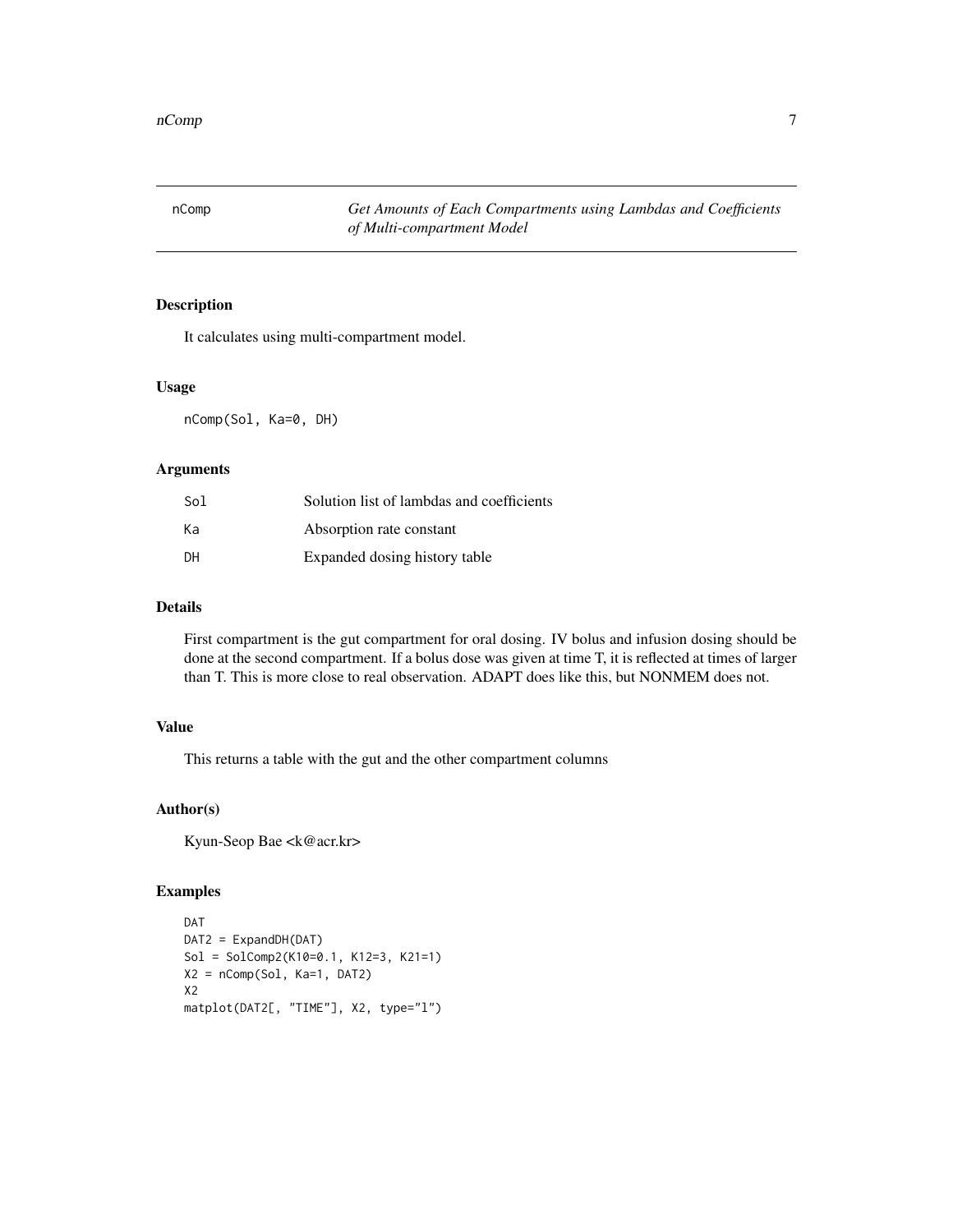<span id="page-7-0"></span>It performs nonlinear regression usually for pharmacokinetic and pharmacodynamic models.

#### Usage

```
nlr(Fx, Data, pNames, IE, LB, UB, Error="A", ObjFx=ObjDef, SecNames, SecForms,
   Method="L-BFGS-B", Sx)
```
#### Arguments

| <b>Fx</b> | Function for structural model. It should return a vector of the same length to<br>observations.                                                                                                            |
|-----------|------------------------------------------------------------------------------------------------------------------------------------------------------------------------------------------------------------|
| Data      | Data table which will be used in Fx. Fx should access this with e\$DATA.                                                                                                                                   |
| pNames    | Parameter names in the order of Fx arguments                                                                                                                                                               |
| IΕ        | Initial estimates of parameters                                                                                                                                                                            |
| LB.       | Lower bound for optim function. The default value is 0.                                                                                                                                                    |
| UB.       | Upper bound for optim function. The default value is $1e+06$ .                                                                                                                                             |
| Error     | Error model. One of "A" for additive error, "POIS" for Poisson error, "P" for<br>proportional error, "C" for combined error model, "S" for general error model.<br>With Error="S", Sx should be provieded. |
| ObjFx     | Objective function to be minimized. The default is maximum likelihood estima-<br>tion function(-2 log likelihood).                                                                                         |
| SecNames  | Names of secondary parameter estimates                                                                                                                                                                     |
| SecForms  | Formula to calculate the secondary parameter estimates                                                                                                                                                     |
| Method    | "L-BFGS-B" is default. See optim for more detail.                                                                                                                                                          |
| <b>Sx</b> | Scale function. This is usually the inverse of weight. It should return the same<br>length(nrow) of Y. When Error="S", Scale function should be provided as Sx.                                            |

# Details

This uses scaled transformed parameters and environment e internally.

#### Value

| Est    | Point estimate (PE) with standard error (SE) and relative standard error (RSE)            |
|--------|-------------------------------------------------------------------------------------------|
| Cov    | Variance-covariance matrix of the objective function at the value of point esti-<br>mates |
| run\$m | Count of positive residuals                                                               |
| run\$n | Count of negative residuals                                                               |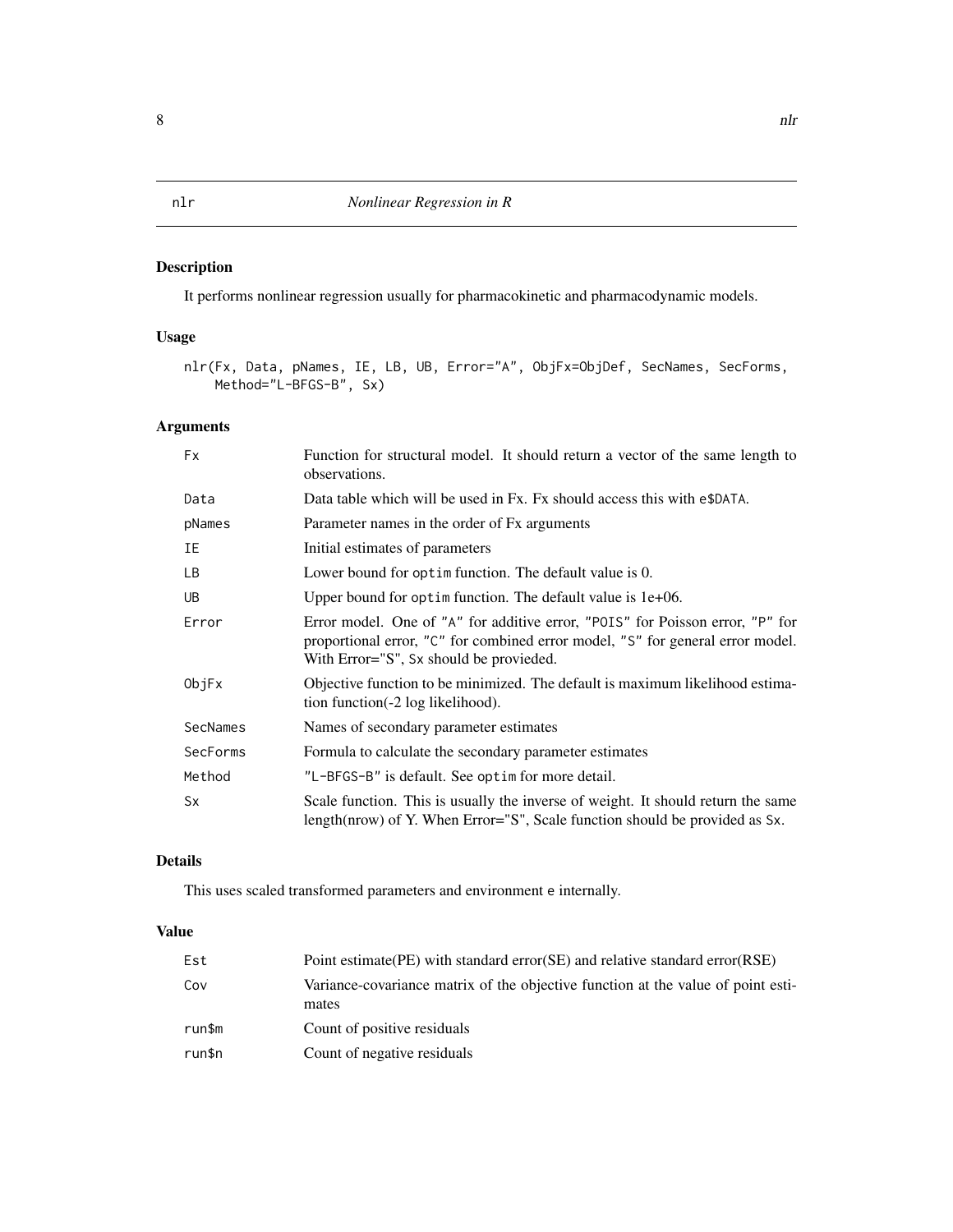| run\$run                 | Count of runs of residuals                                                                             |
|--------------------------|--------------------------------------------------------------------------------------------------------|
| run\$p.value             | P value of run test with excluding zero points                                                         |
| Objective Function Value |                                                                                                        |
|                          | Minimum value of the objective function                                                                |
| $-2LL$                   | -2 times log likelihood                                                                                |
| AIC                      | <b>Akaike Information Criterion</b>                                                                    |
| AICc                     | Corrected Akaike Information Criterion                                                                 |
| BIC                      | Schwarz Bayesian Information Criterion                                                                 |
| Convergence              | Convergence code from optim                                                                            |
| Message                  | Message from optim.                                                                                    |
| Prediction               | Fitted(predicted) values                                                                               |
| Residuals                | Residuals                                                                                              |
| Scale                    | Scales with Error="S". Variances for each points are scale vector multiplied by<br>ScaleErrVar in Est. |
| Elapsed Time             | Consumed time by minimization                                                                          |

# Author(s)

Kyun-Seop Bae <k@acr.kr>

```
tData = Theoph
colnames(tData) = c("ID", "BWT", "DOSE", "TIME", "DV")
fPK = function(THETA) # Prediction function
{
 DOSE = 320000 # in microgram
 TIME = e$DATA[,"TIME"] # use data in e$DATA
 K = THETA[1]Ka = THETA[2]V = THETA[3]P = DOS/V*Ka/(Ka - K) * (exp(-K*TIME) - exp(-Ka*TIME))return(P)
}
IDs = unique(tData[,"ID"])
nID = length(IDs)
for (i in 1:nID) {
 Data = tData[tData$ID == IDs[i],]
 Res = nlr(fPK, Data, pNames=c("k", "ka", "V"), IE=c(0.1, 3, 500),
           SecNames=c("CL", "Thalf", "MRT"), SecForms=c(~V*k, ~log(2)/k, ~1/k))
 print(paste("## ID =", i, "##"))
 print(Res)
}
```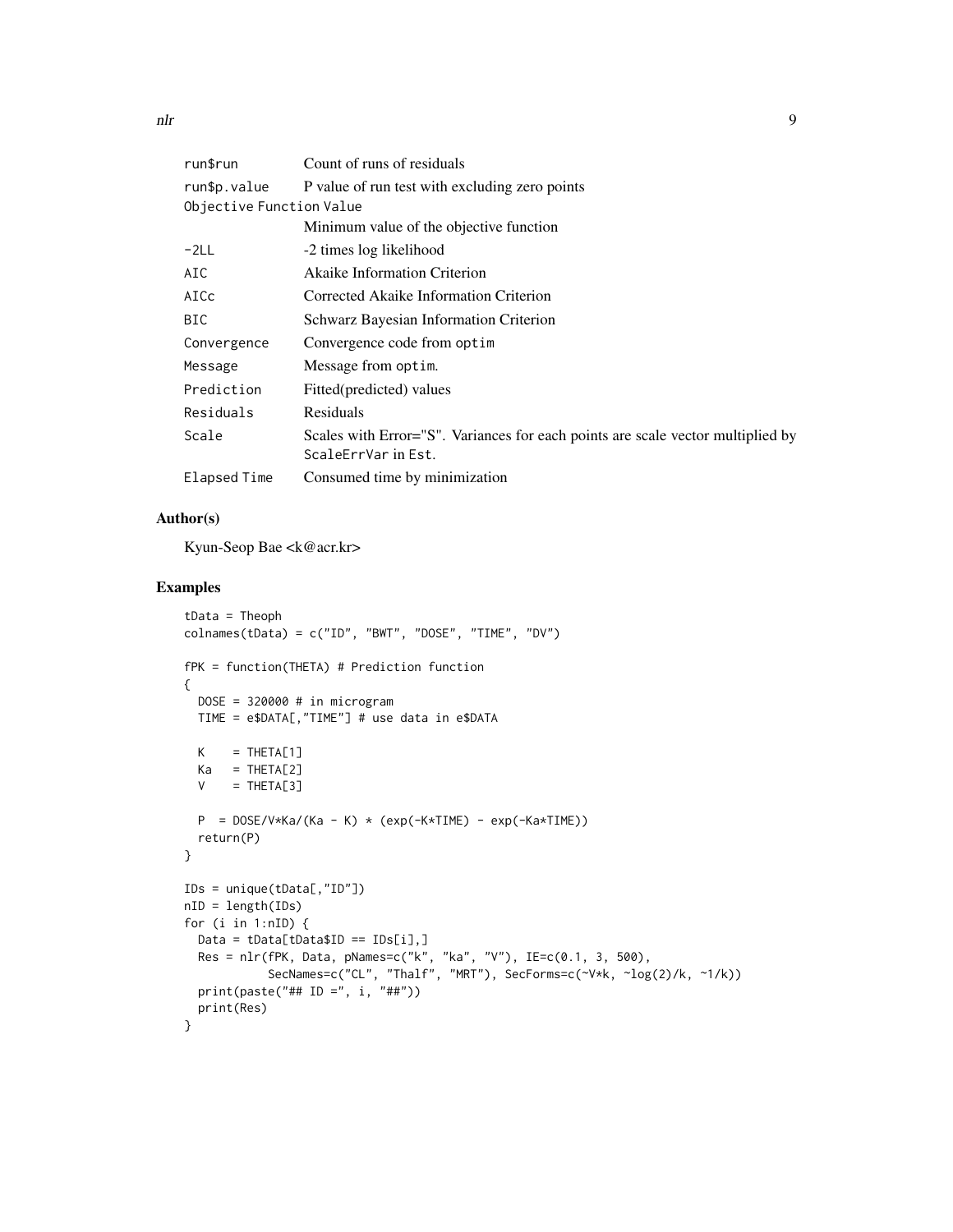<span id="page-9-0"></span>

It plots the diagrom of a comparment model.

#### Usage

```
pComp(dComp, dRate, Shape="rect", Col=NA, Bx=0.3, By=0.2, Cex=1.0, Lwd=3,
     Radius=0.3, thIn=pi/2, thOut=pi/2, ...)
```
### Arguments

| dComp  | data.frame for a compartment model. See the example. |
|--------|------------------------------------------------------|
| dRate  | data.frame for rate information. See the example.    |
| Shape  | rectangle or cricle                                  |
| Col    | filling color                                        |
| Bx     | half width of compartment box                        |
| Βy     | half height of compartment box                       |
| Cex    | character expansion                                  |
| Lwd    | line width                                           |
| Radius | radius of compartment circle                         |
| thIn   | Input angle in radian                                |
| thOut  | Output angle in radian                               |
|        | arguments to be passed to plot function              |
|        |                                                      |

# Details

Flow direction is from the top to bottom.

#### Value

It plots.

# Author(s)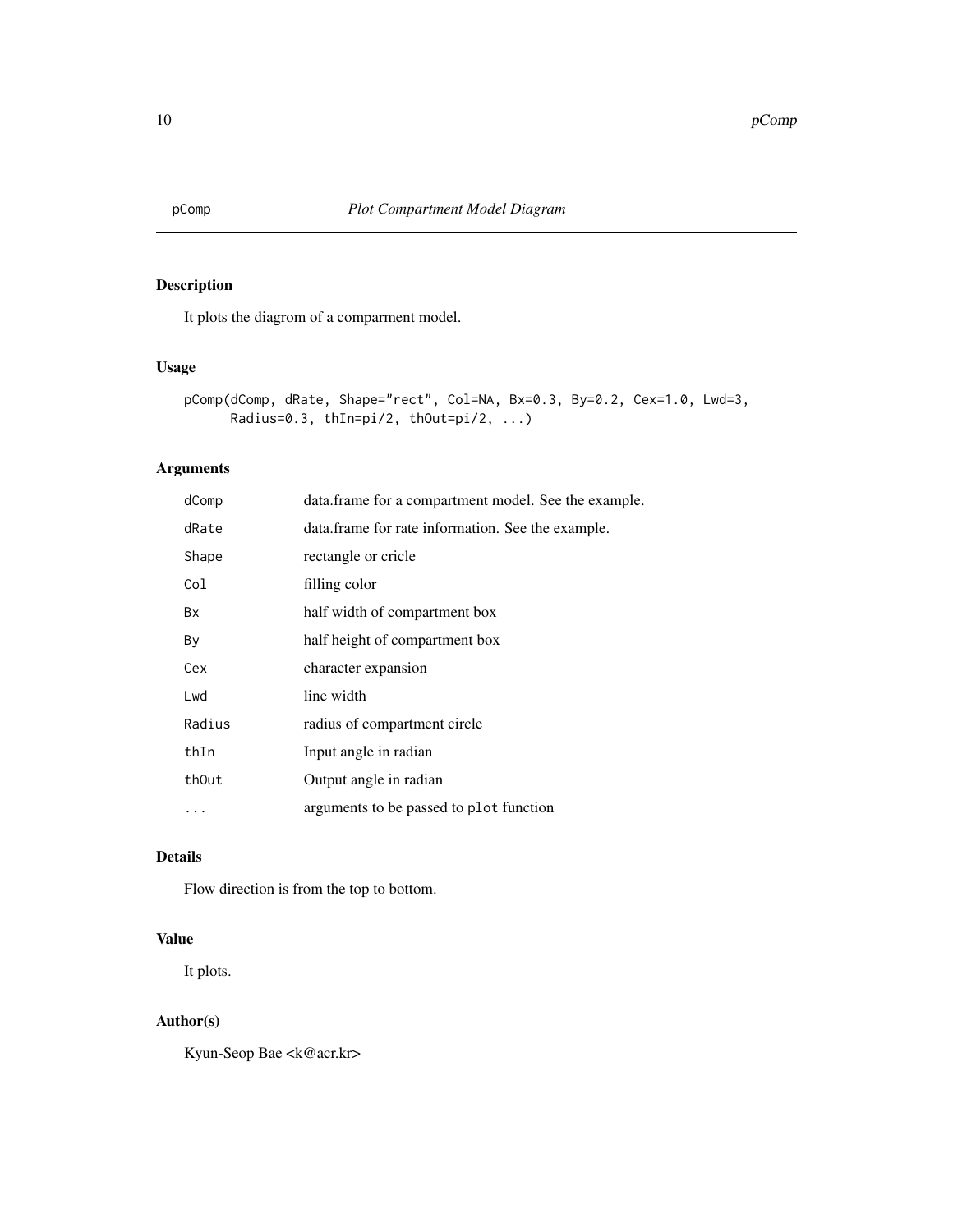#### <span id="page-10-0"></span>Secondary 11

#### Examples

```
dA = data.frame(No = c(1, 2, 3, 4), Name=c("Gut Depot", "Skin Depot", "Central", "Peripheral"),
                Level=c(1, 1, 2, 2), xPos=c(-0.5, 0.5, 0, 1))
dB = data . frame (From = c(1, 2, 3, 4, 3, 0, 0), To = c(3, 3, 4, 3, 5, 1, 2),Name=c("KA", "KA2", "K12", "K21", "CL", "F1", "F2"))
pComp(dA, dB)
#par(oma=c(0, 0, 0, 0), mar=c(0, 0, 1, 0)) # If need, adjust margin before calling
pComp(dA, dB, "circ", main="Compartmental Model Diagram")
pComp(dA, dB, "circ", main="Compartmental Model Diagram", Col="#DDEEFF", asp=1)
```
Secondary *Get Secondary Parameter Estimates*

#### Description

Get standard error and relative standard error (cv) of the secondary parameter estimate

#### Usage

Secondary(Formula, PE, COV)

#### Arguments

| Formula   | Formula to calculate the secondary parameter estimate |
|-----------|-------------------------------------------------------|
| <b>PF</b> | Point estimates of primary parameters with names      |
| COV       | Variance-covariance matrix of primary estimates       |

#### Details

Variables within Formula should exist in the names of PE vector.

### Value

This returns point estimate, standard error, relative standard error of the secondary parameter estimate.

#### Author(s)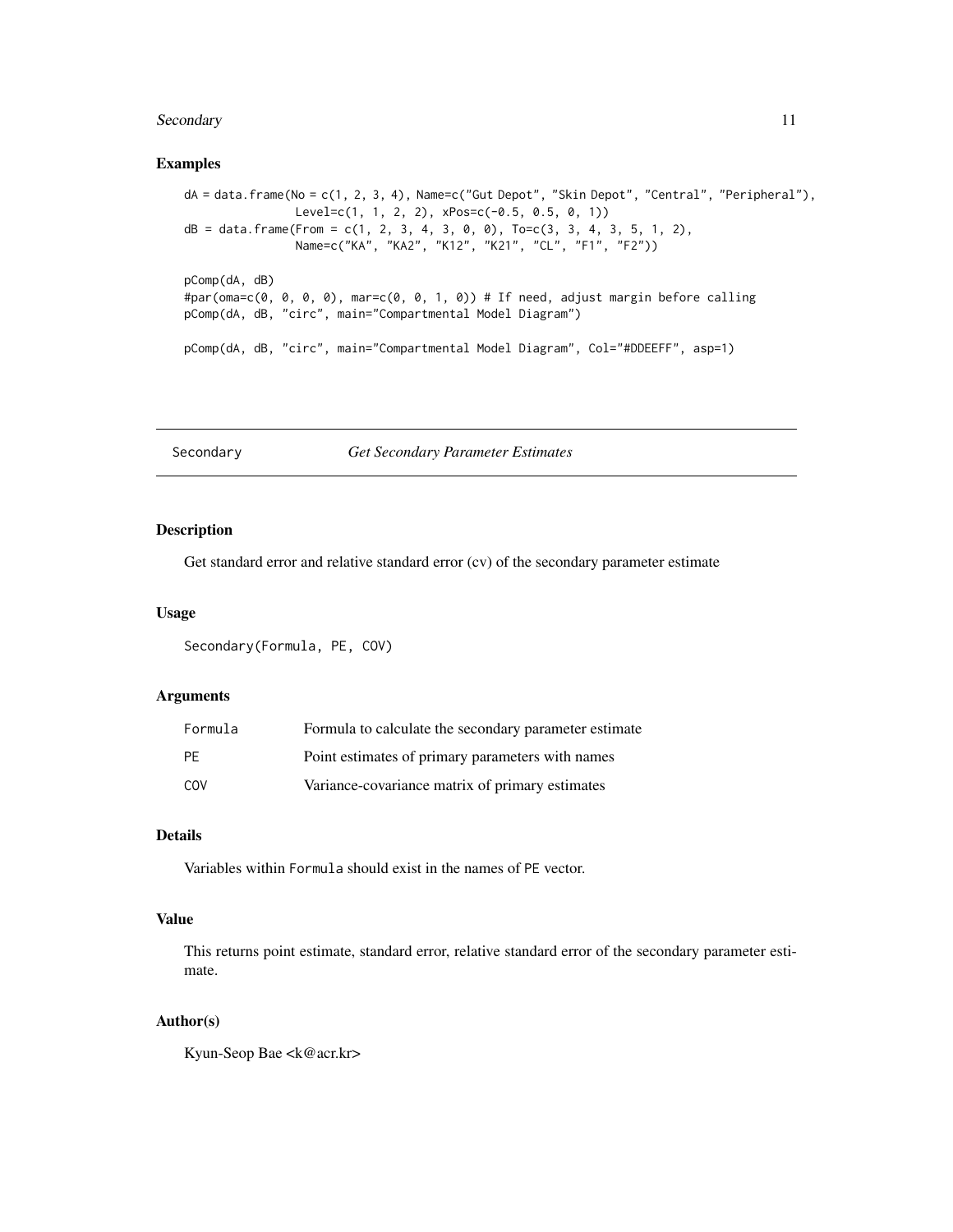#### Examples

```
tData = Theoph
colnames(tData) = c("ID", "BWT", "DOSE", "TIME", "DV") # Table requires DV column
fPK = function(THETA) # Prediction function
{
  AMT = 320000 # in microgramTIME = e$DATA[,"TIME"]
  V = THETA[1]K = THETA[2]Ka = THETAT31Cp = AMT/V*Ka/(Ka - K)*(exp(-K*TIME) - exp(-Ka*TIME))return(Cp)
}
Data = tData[tData$ID == 1, ]Res = nlr(fPK, Data, pNames=c("V", "K", "Ka"), IE=c(30000, 0.1, 2))
Secondary(~V*K, Res$Est["PE",1:e$nPara], Res$Cov)
```
SolComp2 *Get Lambdas and Coefficients of Two-compartment Model*

#### Description

It calculates lambdas and coefficients for two-compartment model from K10, K12, and K21.

#### Usage

SolComp2(K10, K12, K21)

#### Arguments

| K10 | Ke, Elimination rate constant from central compartment       |
|-----|--------------------------------------------------------------|
| K12 | Rate constant from the central to the peripheral compartment |
| K21 | Rate constant from the peripheral to the central compartment |

### Details

It calculates lambdas and coefficients of two-compartment model from K10, K12, and K21. Lambdas should have no identical values.

# Value

This returns a list of lambdas and coefficients.

#### Author(s)

<span id="page-11-0"></span>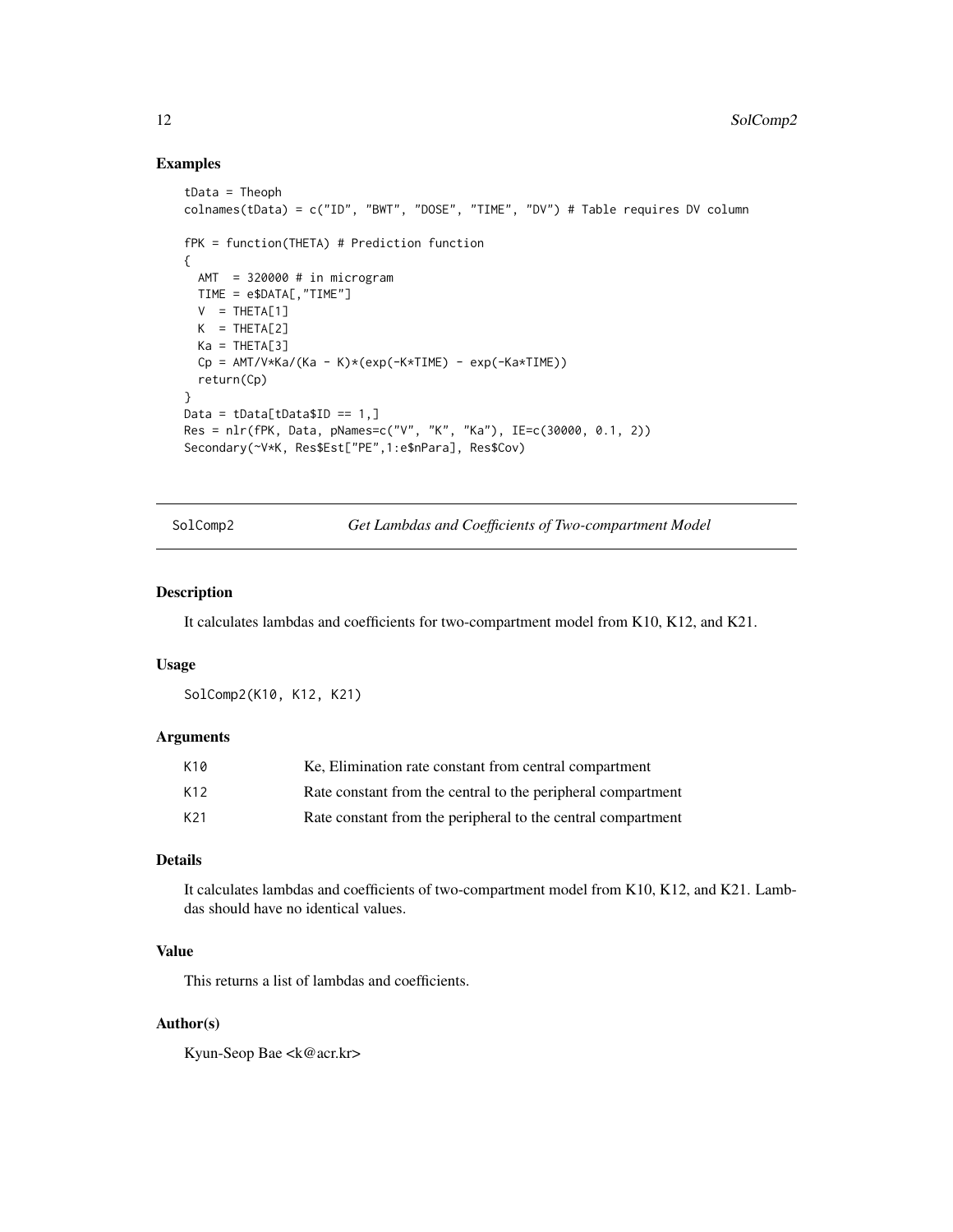#### <span id="page-12-0"></span>SolComp3 13

### Examples

```
DAT
DAT2 = ExpandDH(DAT)
Sol = SolComp2(K10=0.1, K12=3, K21=1)
X2 = nComp(Sol, Ka=1, DAT2)X2
matplot(DAT2[, "TIME"], X2, type="l")
```
SolComp3 *Get Lambdas and Coefficients of Three-compartment Model*

#### Description

It calculates lambdas and coefficients for three-compartment model from K10, K12, K21, K13, and K31.

#### Usage

SolComp3(K10, K12, K21, K13, K31)

#### Arguments

| K10  | Ke, Elimination rate constant from central compartment              |
|------|---------------------------------------------------------------------|
| K12. | Rate constant from the central to the first peripheral compartment  |
| K21  | Rate constant from the first peripheral to the central compartment  |
| K13  | Rate constant from the central to the second peripheral compartment |
| K31  | Rate constant from the second peripheral to the central compartment |

#### Details

It calculates lambdas and coefficients of two-compartment model from K10, K12, and K21. Lambdas should have no identical values.

#### Value

This returns a list of lambdas and coefficients.

# Author(s)

Kyun-Seop Bae <k@acr.kr>

```
DAT
DAT2 = ExpandDH(DAT)
Sol = SolComp3(K10=0.1, K12=3, K21=1, K13=2, K31=0.5)
X3 = nComp(Sol, Ka=1, DAT2)
X3
matplot(DAT2[, "TIME"], X3, type="l")
```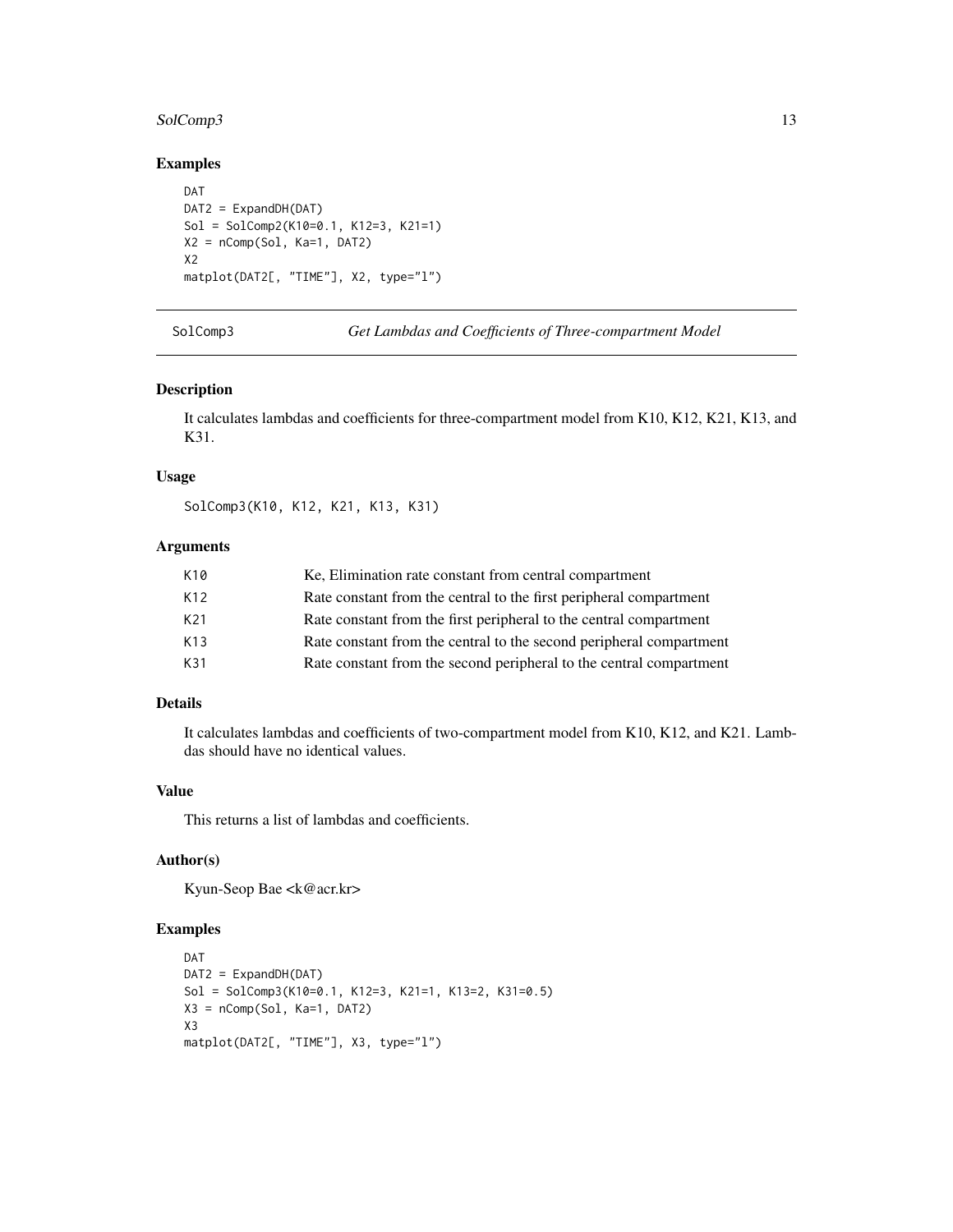<span id="page-13-0"></span>It performs old type Winnonlin regression.

### Usage

wnl5(Fx, Data, pNames, IE, LB, UB, Error="A", ObjFx=ObjLS)

# Arguments

| <b>Fx</b> | Function for structural model. It should return a vector of the same length to<br>observations.                   |
|-----------|-------------------------------------------------------------------------------------------------------------------|
| Data      | Data table which will be used in Fx. Fx should access this with e\$DATA.                                          |
| pNames    | Parameter names in the order of Fx arguments                                                                      |
| IΕ        | Initial estimates of parameters                                                                                   |
| LB.       | Lower bound for optime function. The default value is 0.                                                          |
| UB.       | Upper bound for optim function. The default value is $1e+06$ .                                                    |
| Error     | Error model. One of "POIS" for Poisson error, "P" for proportional error, and<br>others for additive error model. |
| ObjFx     | Objective function to be minimized. The default is least square function.                                         |
|           |                                                                                                                   |

#### Details

This uses scaled transformed parameters and environment e internally. Here we do not provide standard error. If you want standard error, use nlr.

#### Value

| <b>PF</b>                | Point estimates                                |  |
|--------------------------|------------------------------------------------|--|
| <b>WRSS</b>              | Weighted Residual Sum of Square                |  |
| run\$m                   | Count of positive residuals                    |  |
| run\$n                   | Count of negative residuals                    |  |
| run\$run                 | Count of runs of residuals                     |  |
| run\$p.value             | P value of run test with excluding zero points |  |
| Objective Function Value |                                                |  |
|                          | Minimum value of the objective function        |  |
| AIC                      | <b>Akaike Information Criterion</b>            |  |
| <b>SBC</b>               | <b>Schwarz Bayesian Information Criterion</b>  |  |
| Condition Number         |                                                |  |
|                          | Condition number                               |  |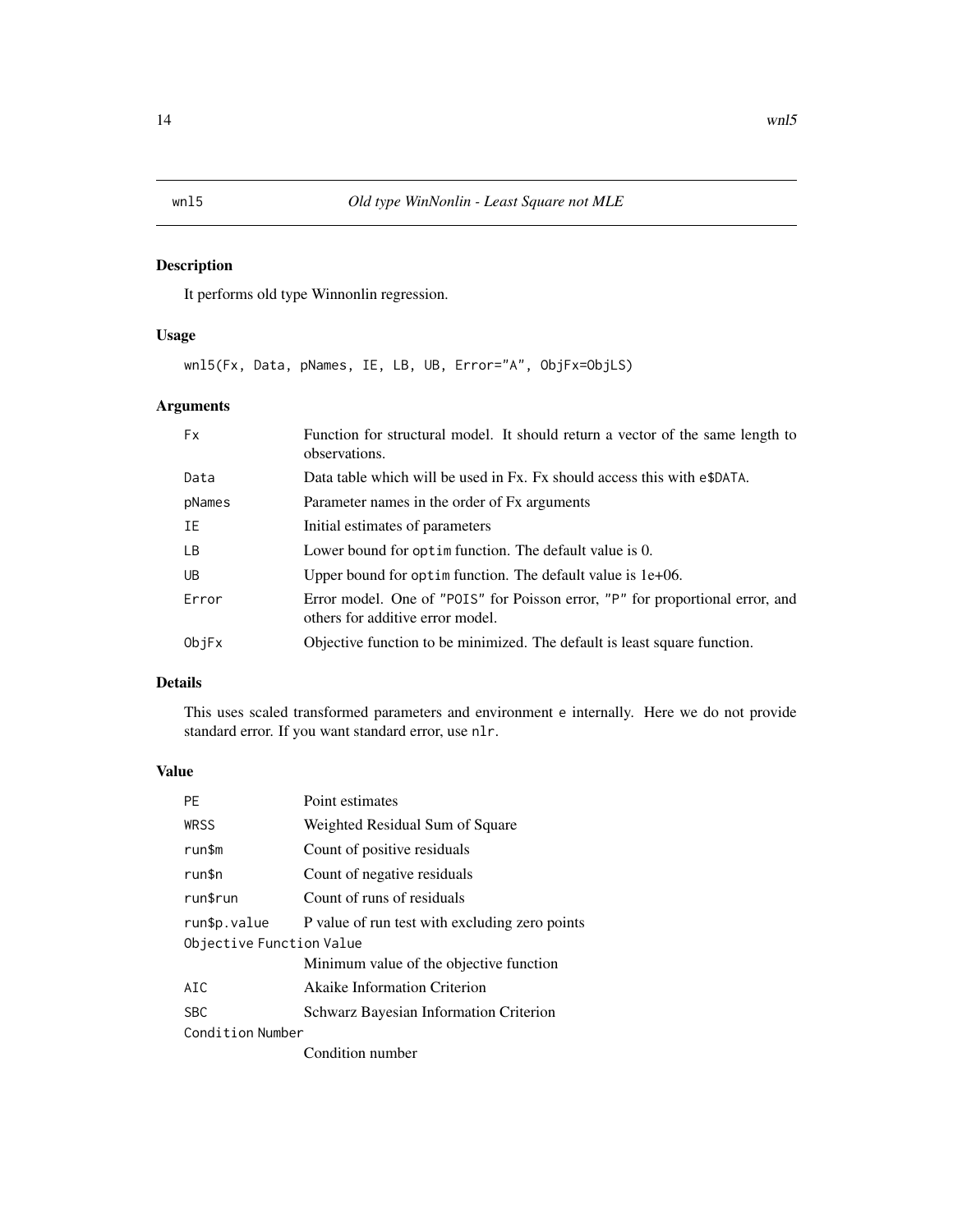$\mu$  m/s  $\mu$  m/s  $\mu$  m/s  $\mu$  m/s  $\mu$  m/s  $\mu$  m/s  $\mu$  m/s  $\mu$  m/s  $\mu$  m/s  $\mu$  m/s  $\mu$  m/s  $\mu$  m/s  $\mu$  m/s  $\mu$  m/s  $\mu$  m/s  $\mu$  m/s  $\mu$  m/s  $\mu$  m/s  $\mu$  m/s  $\mu$  m/s  $\mu$  m/s  $\mu$  m/s  $\mu$  m/s  $\mu$  m/s  $\mu$ 

| Message      | Message from optim.           |
|--------------|-------------------------------|
| Prediction   | Fitted(predicted) values      |
| Residuals    | Residuals                     |
| Elapsed Time | Consumed time by minimization |

#### Author(s)

Kyun-Seop Bae <k@acr.kr>

```
tData = Theoph
colnames(tData) = c("ID", "BWT", "DOSE", "TIME", "DV")
fPK = function(THETA) # Prediction function
{
 DOSE = 320000 # in microgram
 TIME = e$DATA[,"TIME"] # use data in e$DATA
 K = THETA[1]Ka = THETA[2]V = THETA[3]Cp = DOS/V*Ka/(Ka - K)*(exp(-K*TIME) - exp(-Ka*TIME))return(Cp)
}
IDs = unique(tData[,"ID"])
nID = length(IDs)
for (i in 1:nID) {
 Data = tData[tData$ID == IDs[i],]
 Res = wnl5(fPK, Data, pNames=c("k", "ka", "V"), IE=c(0.1, 3, 500))
 print(paste("## ID =", i, "##"))
 print(Res)
}
```